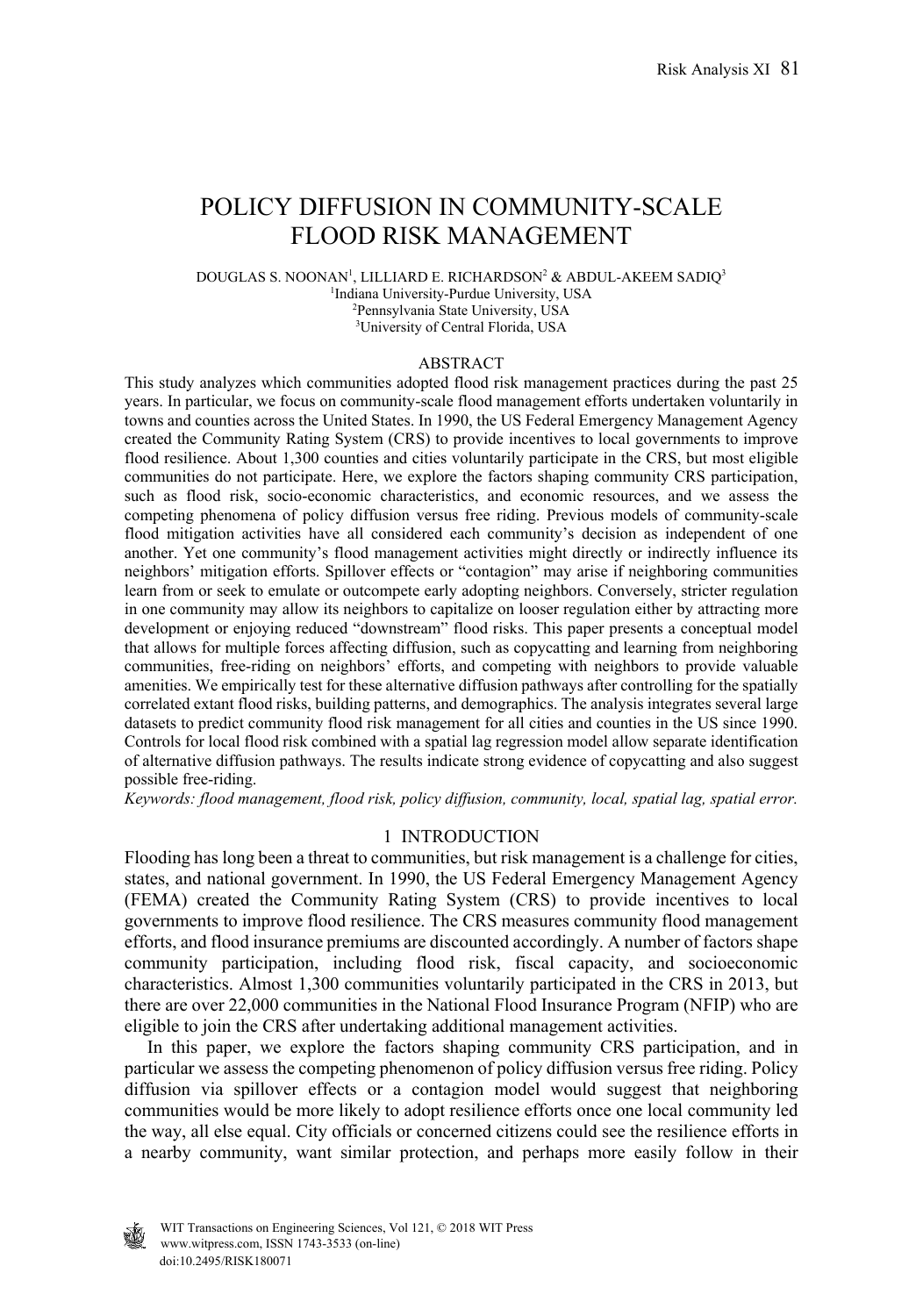footsteps by borrowing from their policy framework. Therefore, we would see contagion effects following early adopters.

 Conversely, if tougher codes raise costs or at least are perceived to raise costs for businesses and residents, flood management efforts could put a community at a competitive disadvantage in terms of economic development or population expansion. Consequently, nearby communities could benefit from this competitive advantage versus a nearby early adopter. Further, the neighbor's risk mitigation efforts could reduce potential damage from floods for the nearby communities who do not participate so free-riding incentives would suggest that they not act.

 Using FEMA data on CRS participation, US Department of Transportation data on flood risk at a 1km cell level, and Census data for socioeconomic factors, we develop a model of policy adoption for CRS participation. We then enhance this model by adding in a spatial error and lag term to capture whether neighbors' adoption helps explain adoption in a community. It is possible that some negative correlation happens especially if "downstream" communities want to free ride on their upstream neighbors' proactive mitigation.

 Overall, the results can contribute to the policy diffusion literature at the local community level, test for free-rider activity, and inform policymakers about the factors shaping the success of the CRS program.

## 2 LITERATURE REVIEW

Historically, top-down, command and control regulatory approaches have been criticized for their rigidity and costliness [1]–[3]. For example, [3] argues that some environmental regulations, such as the Clean Air Act, have increased organizations' operating costs, which in turn, undermined their productivity and reduced their profits. Owing to the ineffectiveness and costliness of command and control approaches, there has been a growing interest in using voluntary programs as a salient policy tool [4].

 Despite the inherent benefits of voluntary programs by way of increased compliance rates, many federal voluntary programs find it hard to increase their compliance rates. Only a fraction of the potential 22,000 communities nationwide (less than 6%) have achieved the minimum score (500 points) necessary to qualify for CRS level 9. To make matters worse, there is no comprehensive framework to explain the reasons for such low compliance or participation rates. Before discussing the empirical setting for developing this framework, we briefly highlight the importance of the Community Rating System program in reducing the impacts of floods and strengthening communities' resilience to floods.

 Globally, floods are considered one of the most destructive natural hazards in terms of lives lost, injuries, and economic losses [5]–[7]. In the United States, floods have posed, and continue to pose, considerable problems to communities [8], [9]. According to [10], on average over the previous 30 years there were 95 flood-related deaths and \$8.2 billion in flood damages in the United States between 1982 and 2011.

 Although there is a flood risk management literature that looks at various topics related to the CRS – the determinants of community participation [7], [11], adaptive capacity [12], policy learning [13], non-linear incentive structure [9], and CRS effects on flood insurance demand [14], to our knowledge, there is no explicit and comprehensive theoretical framework that explains why local communities enroll in the CRS. Here, we draw on and integrate key insights from several research literatures to explore empirical determinants of adoption.

 First, we borrow insights from the political-economy literature and examine the influence of political-economic factors on participation in the CRS. Second, the public finance literature is useful in helping us articulate the role of financial resources in community decisions regarding CRS participation. Third, the emergency/disaster management literature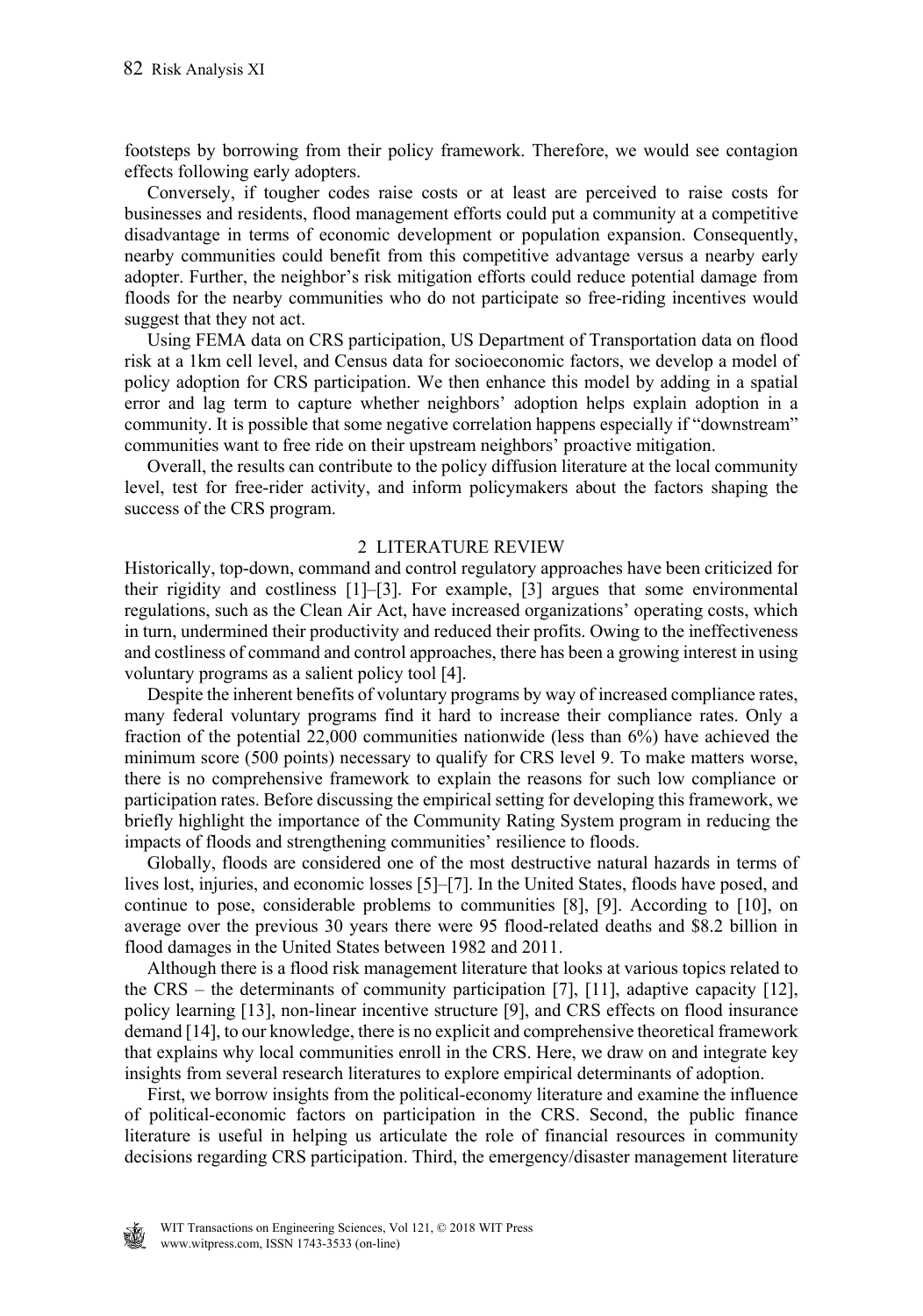provides substantial empirical evidence that flood risk is an important predictor of community participation in the CRS [7], [11], [12], [15]. Fourth, the flood-risk-management literature demonstrates that communities participating in the CRS experience far less property damage from flood disasters than communities not participating in the CRS program. Fifth, there is a rich and extensive body of literature on voluntary environmental programs that provides justification for why private entities participate in federal voluntary environmental programs [16]–[22]. We extend that literature into the case of local governments opting into a voluntary, federal program – the Community Rating System.

 The National Flood Insurance Program (NFIP) provides federally backed flood insurance for properties in floodplains where the local community enforce certain measures that regulate floodplain development and flood mitigation. The NFIP, however, is fraught with problems such as low insurance premium rates and increased development in floodplains [23]. As a result, flood losses are substantial and on the rise [23], [24]. To encourage communities to exceed the minimal rules set by the NFIP, FEMA developed a voluntary program that provides a point system for a set of community actions and policies that reduce flooding hazards and mitigate damages from flooding. Under the CRS, property owners in covered floodplains within communities may receive discounted flood insurance premiums with larger premium discounts available for those communities who rate better on the CRS.

 FEMA established a set of CRS levels that range from ten to one (the best rating) with higher point totals moving a community up the scale, and the discounts start at level nine with a five percentage point reduction for each level on the CRS scale up to a 45% discount at level one for properties in the special flood hazard area. The communities in the NFIP can apply each year to FEMA for evaluation of the activities qualifying for various components of the CRS point system to qualify for higher levels, and property owners in the qualified coverage areas receive these discounts on their flood insurance. The communities seeking to earn CRS points have many options, which are placed into the four broad categories: public information activities, mapping and regulations, flood damage reduction activities, and warning and response. The various activities differ in their maximum points allowed as well as their main functions (e.g. informational, regulatory, altering infrastructure). Importantly here, they also differ in terms of whether a community's adoption might affect neighboring communities' flood risk and also in terms of how easily a neighbor might copy them.

## 3 RESEARCH DESIGN

To answer our research questions, our base model explores the factors that motivate communities to implement flood hazard mitigation activities. In general, our approach focuses on policy diffusion from one community to another. Mitigation activity represents any activity a community implements to reduce flooding hazard and mitigate the damage from flooding. The implementation of mitigation activity is a function of community flood risk, other community characteristics, and its neighbors' mitigation activities and other characteristics.

 Community flood risk includes the community's natural environmental situation (e.g. topography, on a coast, in a swamp, in a valley, or on a river), population density in a flood plain, past flood experiences, weather patterns, and existing building patterns in flood plains. Community characteristics include items such as housing stock, housing value, real personal income, resident education levels, and poverty rates. The neighbor mitigation activities and characteristics are the same set of variables but moderated through the lens of diffusion and free-rider incentives.

 For this study, community mitigation activities are measured using a community's adoption of CRS components. Our CRS data from FEMA begins in 1998, and we have point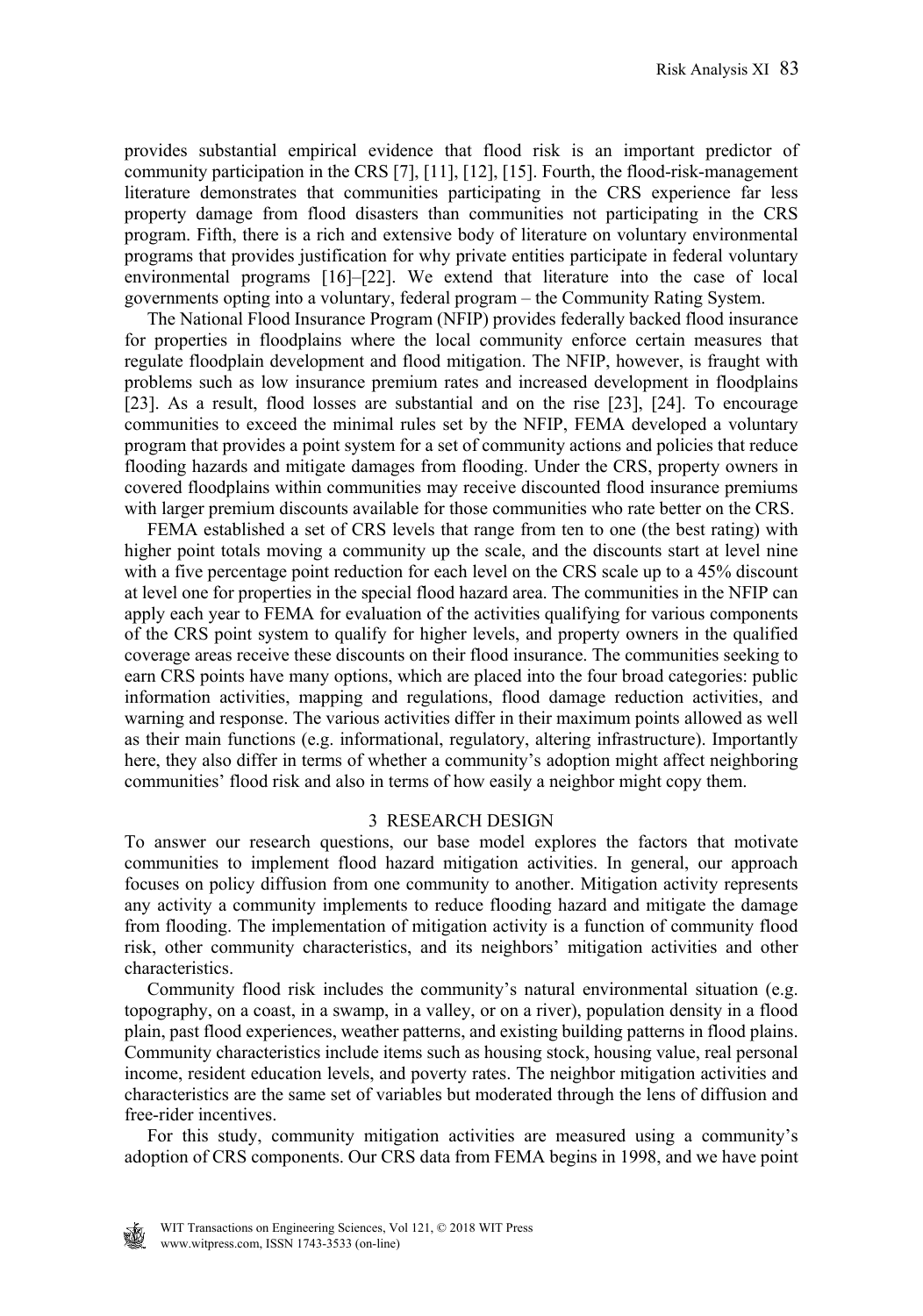totals for adopting communities and CRS level for each year until 2013. Even though this is a small fraction of the potentially eligible cities and counties in the US, it does capture a large share of the population in flood plains. Over a thousand communities participated in the CRS, with several thousand more directly adjacent, making the policy diffusion question particularly salient for much of the data. Our base model operationalizes mitigation activities as a community's total CRS points in 2013, a continuous indicator of additional flood management activity and policy. Additional models are estimated, including one that predicts only changes in CRS score from 1998–2013, effectively switching from a cross-sectional model to a more dynamic one. Additional models that examine particular types of CRS activities (e.g., those easier to diffuse, those that affect neighbors' flood risks) can also be estimated, although space constraints limit discussion here.

 The community flood risk and other characteristics are represented with an array of variables as described further below. Neighbor effects are addressed using a spatial mixed model (SMM), one that captures both a spatial lag and spatially autocorrelated errors, described below. The base regression model to be estimated is:

$$
y = \rho Wy + \beta X + \delta E + \gamma R + \theta. \tag{1}
$$

 In eqn (1), y represents the CRS point total in 2013 (or the change from 1998 to 2013 in a second model we estimate), where nonparticipating communities receive a 0 score. (Notably, some of those communities may still undertake relevant programs, just not such that they are in the CRS.) X is a vector of demographics from the Census (aggregated up to county/place level from tracts), typically measured in 2000 as the year closest to the 1998 start date for the CRS data. In eqn (1), E is a vector of environmental and geographic factors (e.g. topography, water cover, humidity, ruralness), while R represents flood risk measured using county-level flood damages from SHELDUS and from the USDOT (1996) flood risk map.

The model in eqn  $(1)$  allows for a spatial mixed model estimation, where  $\rho Wy$  is a spatial lag term, based on a (row standardized) spatial weights matrix W (in our case, an NxN matrix indicating whether any pair of observations are "neighbors" with a 1 and a 0 otherwise). We define W based on simple contiguity so that the Wy term basically amounts to an average value of y among all of community i's adjacent communities. The parameter  $\rho$  is thus a spatial lag parameter that reflects the direct spillover influence of neighbors' y values on one's own y value. We expect a significant and positive ρ, and the regression allows us to test that hypothesis. Wy is endogenous, so the estimator relies on a set of valid instruments based on the spatial lags of all the other regressors. The error term  $\theta$  in eqn (1) can also be estimated with a spatial error component:  $\theta = \lambda W \varepsilon + \varepsilon$ , where the  $\lambda$  is the spatial autocorrelation parameter and the "nuisance" or error term is allowed to correlate among neighbors. Essentially, this tests for some omitted variables that tend to cluster or correlate spatially. Restricting  $\rho$  and  $\lambda$  to both be zero allows for eqn (1) to be estimated using conventional ordinary least squares (OLS).

### 4 DATA

Seven different secondary data sources are combined to test the hypotheses. These data sources are CRS participation data (1998–2013) from FEMA, Geolytics (geolytics.com) Neighborhood Change Database (tract-level Census data, 1970–2010), the Spatial Hazard Events and Loss Database for the United States (SHELDUS) (1960–2014), FEMA's latest Digital Flood Insurance Rate Maps, demographic data from the Census Bureau (1992–2012), county-level climate and topology measures from the US Department of Agriculture's Natural Amenities Index, and high-resolution raster-map (1 km grid cell) flood risk data from

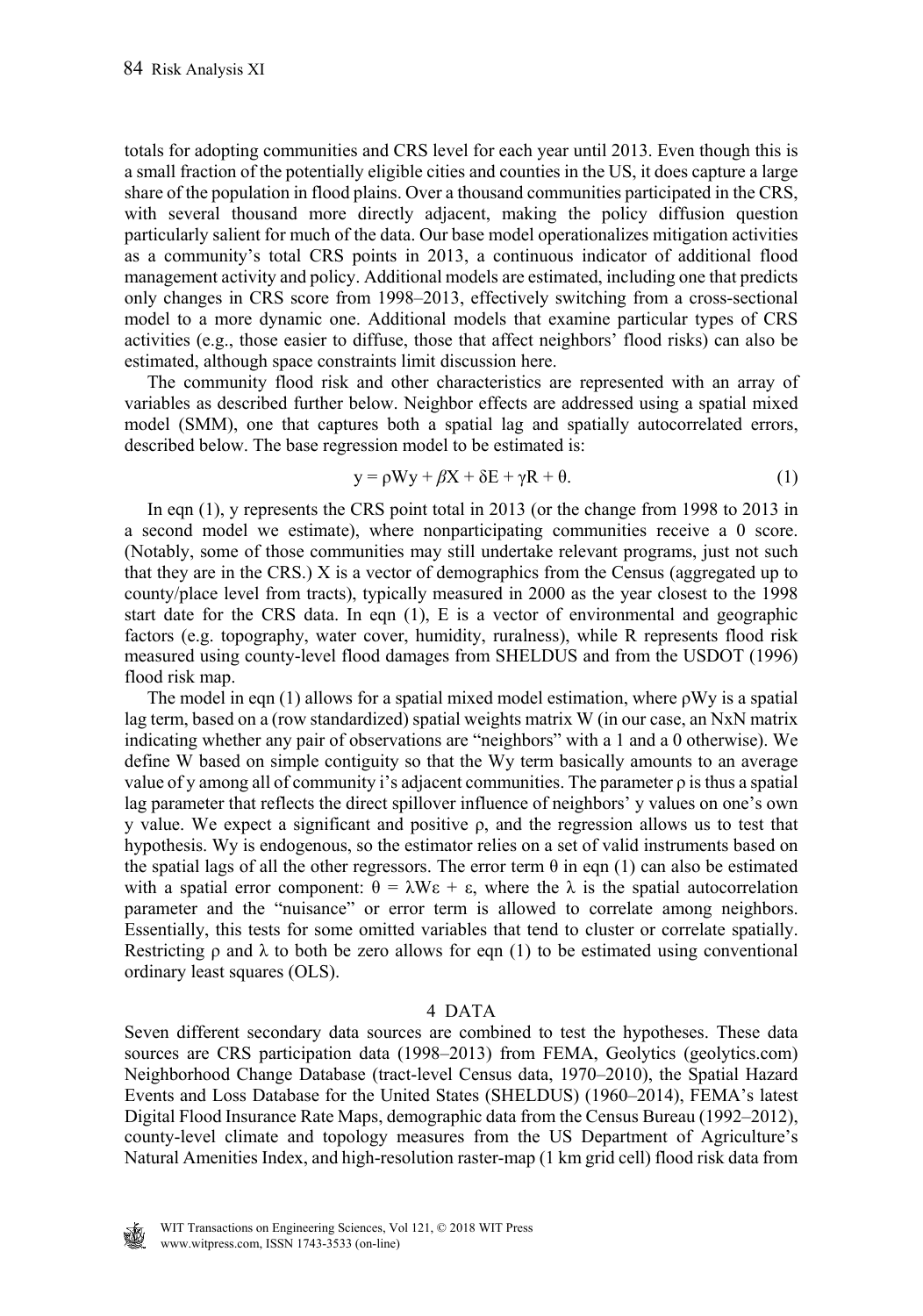US Department of Transportation [25]. Each are mapped using GIS for the whole US and resolved to the city and county level units (i.e. some units overlap) using current boundaries.

 The dependent variables shape the type of method possible as well as the subsample of the overall data set that can be assessed in each case. The summary statistics for the dependent variables are in the first few rows of Table 2. Our CRS data from FEMA begins in 1998, and we have point totals for adopting communities and the CRS level for each year until 2013. While *Total13* indicates a mean score of only 77, this is weighted downward by a great majority of communities that do not participate and thus receive a score of 0. Similarly, *Total* has a relatively small value (46.2), owing to most communities not participating in both 1998 and 2013. Notably, the mean CRS score among the participating communities in 2013 is 1,552. This is up from a mean of 950 among the participating communities in 1998, even as the number of participating grew by over 40%. Because many of the early adopters in the 1998 cohort remained in the program, nearly five percent of the communities were in CRS in 2013.

 The description of the independent variables is also in Table 1, and the summary statistics are in Table 2. In general, the first few variables are demographic variables (e.g. population density, percent college educated, poverty rate, housing values), followed by environmental variables (humidity, water share, and topography) and flood risk variables (Raster Map – 1 km grid cell, flood plain share, flood damage). The demographic controls include initial level measures (circa 2000) as well as percent changes from 2000 to 2010 to capture recent trends and not just level effects. Using flood risk data from the raster maps in the 1990s has the advantage of mitigating potential endogeneity in official flood insurance rate maps, but still requires aggregating up from the 1 km grid cell to the community level. Community flood risk here is thus measured using the weighted average of tract-level flood risks, with weights defined by tracts' area and also by tract population. Trends in flood risk – both in terms of recent flood event damage and in terms of changing population flood risk – are also included in the model. It is important to note that *FloodDam59890* captures changes in the past five years of flood damages, while *RiskshareP9890* essentially captures shifts in population toward flood-prone areas, as the flood risk measure itself is time invariant.

#### 5 RESULTS

The results in Table 3 show how collectively important the various control variables are. Communities that participate in the CRS tend to have had lower population densities, higher education levels, and more population turnover (but not more growth). Interestingly, higher average income and housing values tend to predict less CRS activity. One of the most important factors affecting participation is the aggregate housing value in the community (both initially and in terms of growth), perhaps reflective of a larger property tax base to fund mitigation activities (or to warrant protecting). Environmental factors also play a role, as do the flood-risk-related variables. More flood risk, weighted by where people are located rather than land area, predicts more CRS activity. More flood damage experienced recently predicts more CRS activity, but only in the SMM.

 Of most interest here is how the spatial mixed models improve the fit over the OLS approach. In particular, the statistically significant  $\lambda$  spatial lag parameter (z-stat = 16.7) indicates a strong and positive substantive spillover or "contagion" effect. This kind of diffusion is distinct from the idea of spatially correlated unobservables in the model, thus pointing to some substantive spillovers or diffusion effects in spite of the many control variables and in spite of the relative rarity of CRS participation across the full sample. Conditional on all of these demographic, environmental, and flood risk controls,

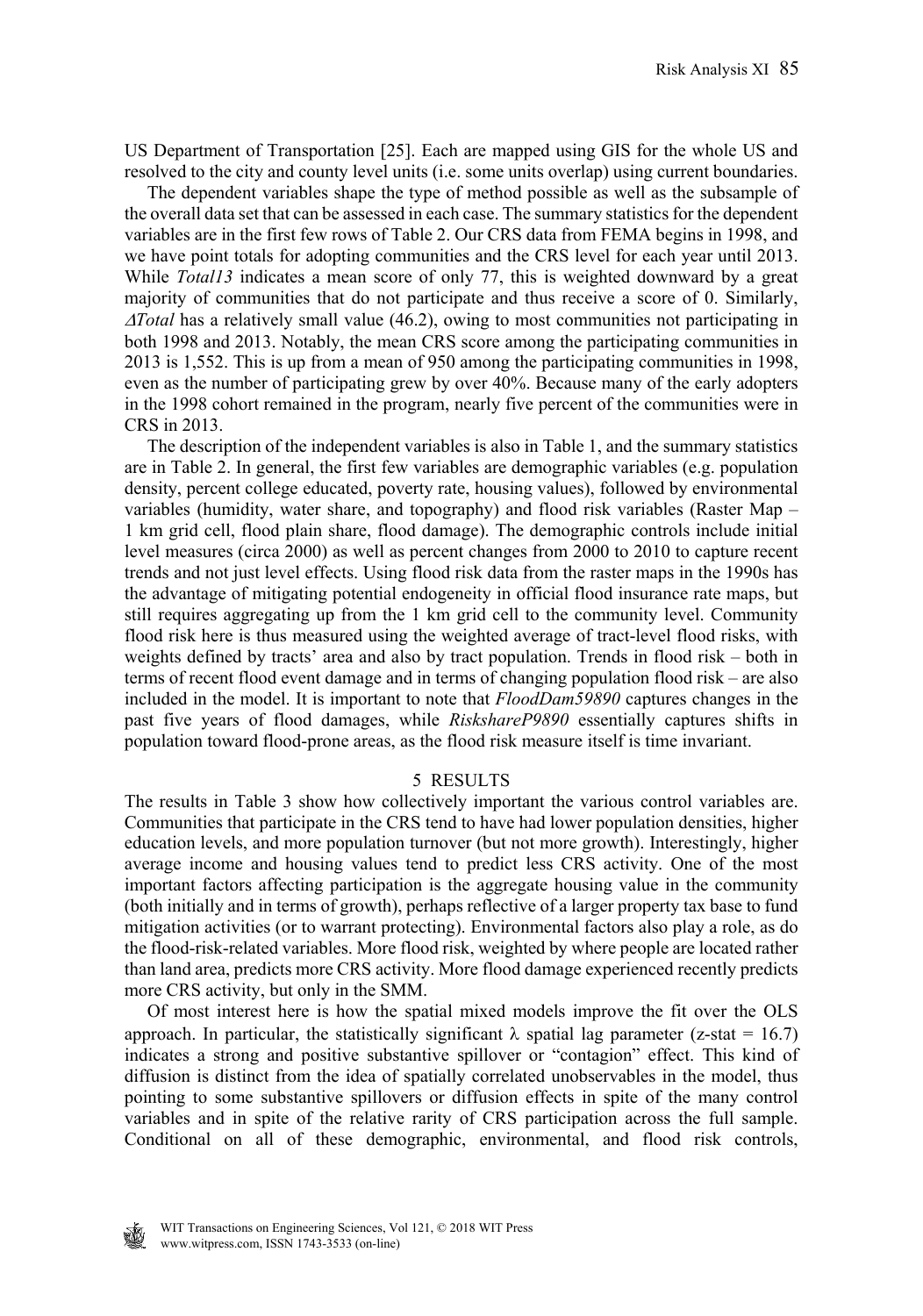| Variable name     | Description                                                                                                                                                                         |  |  |
|-------------------|-------------------------------------------------------------------------------------------------------------------------------------------------------------------------------------|--|--|
| Totalyr           | Point total in CRS for community $(0, 500+)$ in year yr                                                                                                                             |  |  |
| $\Delta$ Total    | Total CRS points in 2013 – Total CRS points in 1998                                                                                                                                 |  |  |
| popdens98         | Community population per area in 1998                                                                                                                                               |  |  |
| %white00          | $%$ white in 2000                                                                                                                                                                   |  |  |
| <b>%adult00</b>   | % adults (age 18 and older) in 2000                                                                                                                                                 |  |  |
| %kids00           | % children (under age 5) in 2000                                                                                                                                                    |  |  |
| %college00        | % with college degree (or more) in 2000                                                                                                                                             |  |  |
| smcnty00          | % living in same county 5 years prior, in 2000                                                                                                                                      |  |  |
| <b>%poverty00</b> | % under poverty line in 2000                                                                                                                                                        |  |  |
| %unemploy00       | % unemployed in 2000                                                                                                                                                                |  |  |
| income00          | In(family income) in 2000, inflation adjusted to 2010 (Population-                                                                                                                  |  |  |
| houseval00        | weighted average of tracts' median family incomes)<br>In(median housing value) in 2000, inflation adjusted to 2010<br>(Population-weighted average of tracts' median housing value) |  |  |
| aggval00          | In(aggregate housing value) in 2000, inflation adjusted to 2010                                                                                                                     |  |  |
| $\%$ renter $00$  | % of housing units that are renter-occupied in 2000                                                                                                                                 |  |  |
| popgro0090        | Population growth rate from 1990 to 2000                                                                                                                                            |  |  |
| %college1000      | %college10/%college00                                                                                                                                                               |  |  |
| income1000        | income10/income00                                                                                                                                                                   |  |  |
| houseval1000      | houseval10/houseval00                                                                                                                                                               |  |  |
| aggval1000        | aggval10/aggval00                                                                                                                                                                   |  |  |
| rural             | Rural-urban influence code $(0-9)$ , with 9 being more rural), county-<br>level                                                                                                     |  |  |
| JulHumid          | July humidity, county-level                                                                                                                                                         |  |  |
| watershare        | $\%$ (0–100) of county covered in water, county-level                                                                                                                               |  |  |
| flat              | Dummy indicating flat topography, county-level                                                                                                                                      |  |  |
| FloodDam598       | Total property damage per capita from major flood events in county<br>1994-1998                                                                                                     |  |  |
| FloodDam98        | Total property damage per capita from major flood events in county<br>in 1998                                                                                                       |  |  |
| noFIRM            | Dummy indicating community does not have a flood plain map                                                                                                                          |  |  |
| RiskshareA        | variable defined<br>Flood risk $(0-99)$ as an area-weighted average of (average) tract<br>flood risk in community                                                                   |  |  |
| RiskshareP        | Flood risk $(0-99)$ as population-weighted average of (average) tract<br>flood risk in community in 1998                                                                            |  |  |
| FloodDam59890     | FloodDam598/FloodDam590                                                                                                                                                             |  |  |
| RiskshareP9890    | RiskshareP98/RiskshareP90                                                                                                                                                           |  |  |

Table 1: Variable descriptions.

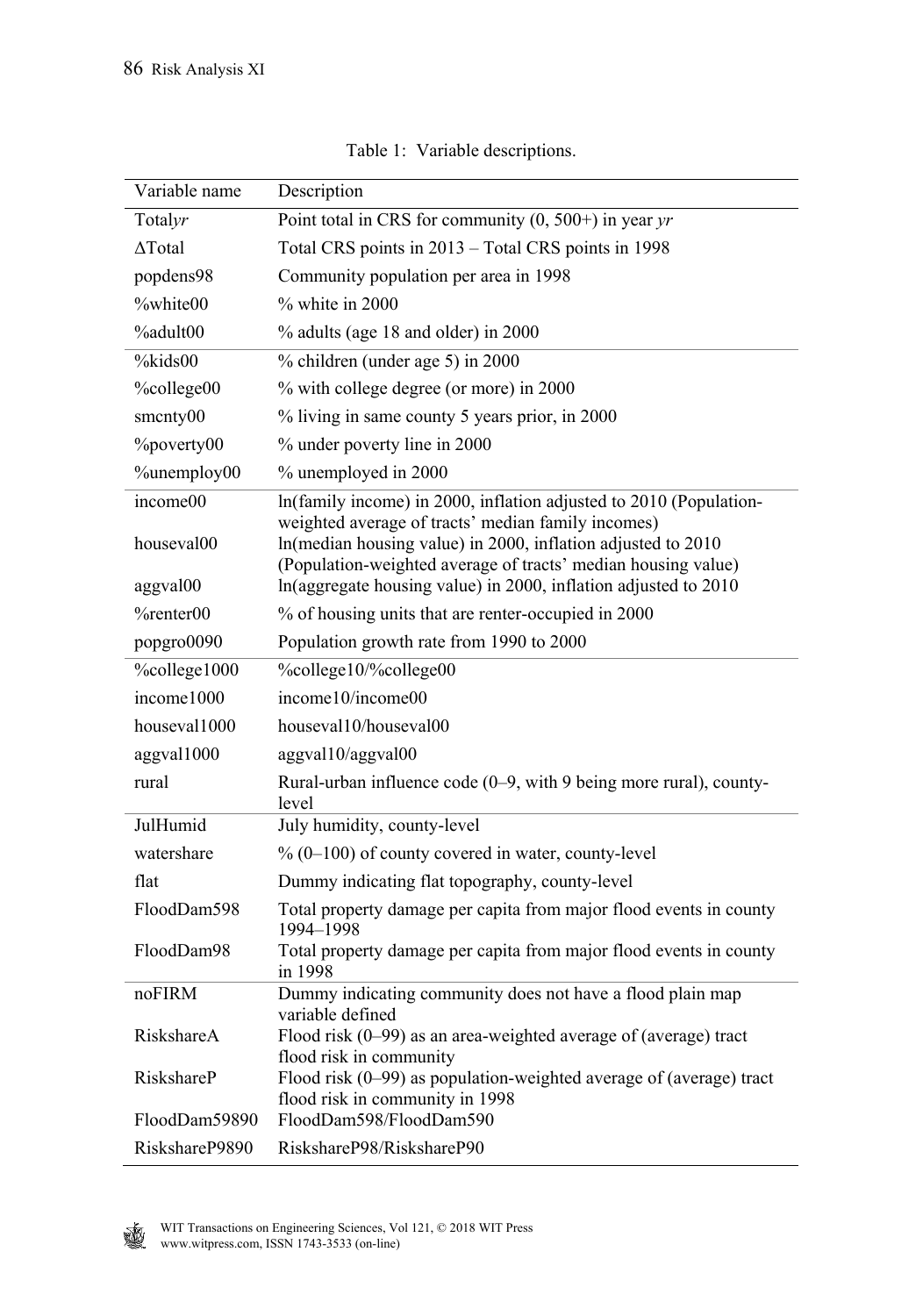| Variables         | Mean     | Std. Dev. | Min.             | Max.         |
|-------------------|----------|-----------|------------------|--------------|
| Total13           | 77.24    | 368.08    | $\boldsymbol{0}$ | 5,315        |
| $\Delta$ Total    | 46.18    | 257.55    | $-2,066$         | 3,883        |
| popdens98         | 3.1E-04  | 7.2E-04   | 8.16E-08         | 0.03         |
| %white00          | 0.87     | 0.17      | 0.002            | $\mathbf{1}$ |
| $%$ adult $00$    | 0.74     | 0.04      | 0.44             | $\mathbf{1}$ |
| %kids00           | 0.06     | 0.01      | $\boldsymbol{0}$ | 0.20         |
| %college00        | 0.13     | 0.09      | 0.003            | 0.64         |
| smcnty00          | $0.80\,$ | 0.09      | 0.02             | 0.99         |
| <b>%poverty00</b> | 0.05     | 0.03      | $\boldsymbol{0}$ | 0.46         |
| %unemploy00       | 0.12     | 0.07      | $\boldsymbol{0}$ | 0.68         |
| income00          | 10.98    | 0.32      | 9.63             | 12.44        |
| houseval00        | 11.69    | 0.56      | 2.94             | 14.05        |
| aggval00          | 19.21    | 1.48      | 9.63             | 26.87        |
| %renter00         | 0.28     | 0.11      | 0.01             | 0.99         |
| popgro0090        | 1.15     | 0.42      | 0.24             | 32.86        |
| %college1000      | 1.22     | 0.32      | $\boldsymbol{0}$ | 9.92         |
| income1000        | 1.01     | 0.13      | $\boldsymbol{0}$ | 3.15         |
| houseval1000      | 1.28     | 2.83      | $\boldsymbol{0}$ | 337.79       |
| aggval1000        | 2.22     | 2.80      | $\boldsymbol{0}$ | 185.42       |
| rural             | 3.73     | 2.91      | $\boldsymbol{0}$ | 9            |
| JulHumid          | 57.57    | 13.22     | 14               | 80           |
| watershare        | 7.02     | 14.03     | $\boldsymbol{0}$ | 75           |
| flat              | 0.51     | 0.50      | $\boldsymbol{0}$ | $\mathbf{1}$ |
| FloodDam598       | 129.09   | 1,458.15  | $\boldsymbol{0}$ | 64,975.34    |
| FloodDam98        | 26.47    | 292.17    | $\boldsymbol{0}$ | 10,193.89    |
| noFIRM            | 0.16     | 0.36      | $\boldsymbol{0}$ | 1            |
| RiskshareA        | 53.63    | 21.48     | 3.38             | 99           |
| RiskshareP        | 36.03    | 26.78     | 0.004            | 99           |
| FloodDam59890     | 5,185.57 | 98,124.41 | $\boldsymbol{0}$ | 2,298,142    |
| RiskshareP9890    | 1.01     | 0.08      | 0.42             | 7.28         |

Table 2: Summary statistics (N=18,165).

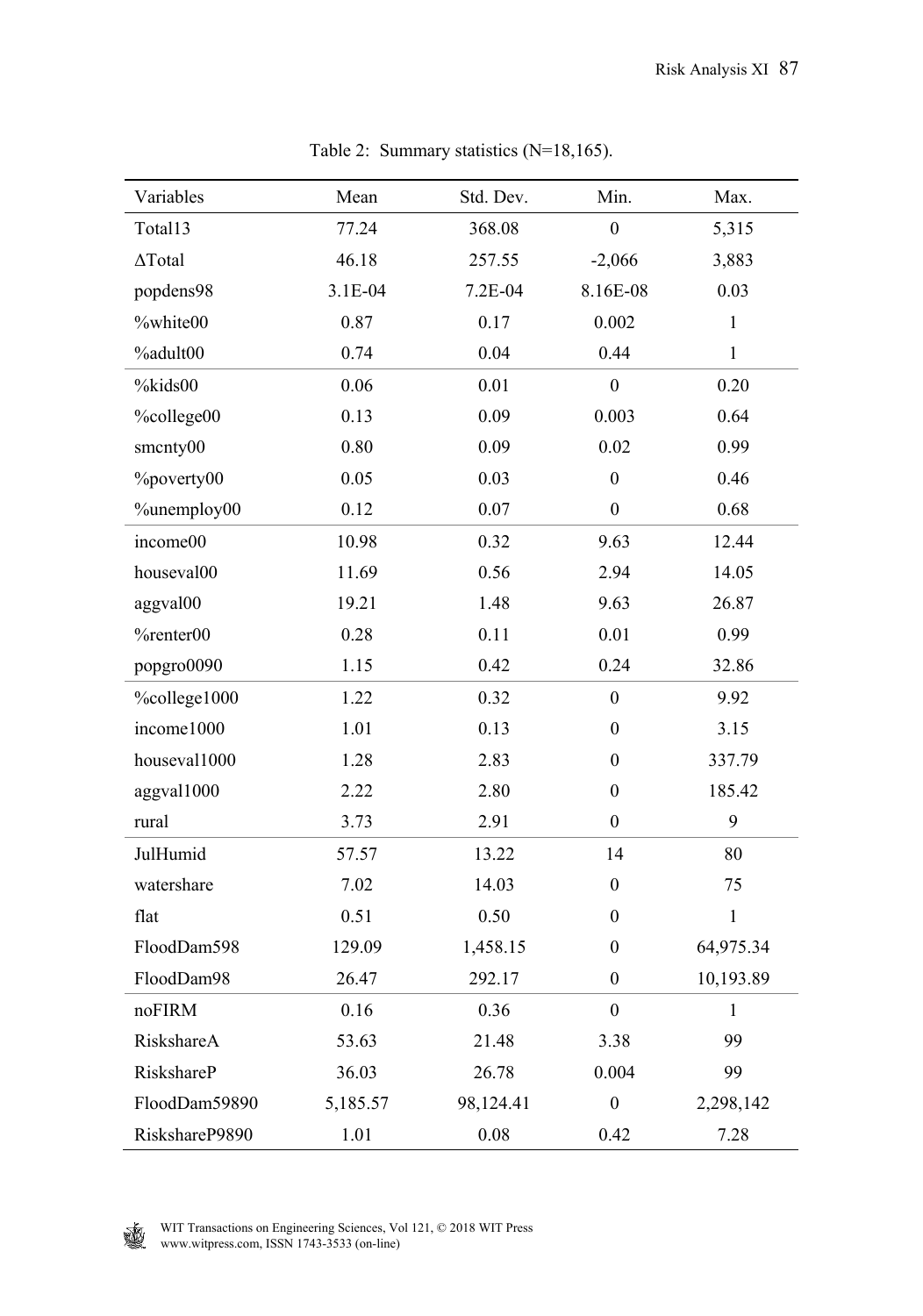|                        | OLS (Total13)  | SMM (Total13)    | SMM (ATotal)  |
|------------------------|----------------|------------------|---------------|
| Variable               | Coef.          | Coef.            | Coef.         |
| popdens98              | $-3.50E+04***$ | $-3.20E + 04***$ | $-20840.1***$ |
| %white00               | $-60.410***$   | 13.988           | 9.261         |
| %adult00               | 107.183        | 249.845**        | 33.405        |
| %kids00                | $-506.765*$    | $-16.312$        | $-218.114$    |
| %college00             | 381.333***     | 363.883***       | 182.306***    |
| smcnty00               | $-318.110***$  | $-186.274***$    | $-105.222***$ |
| <b>%poverty00</b>      | $-58.472$      | $-0.611$         | $-21.213$     |
| %unemploy00            | $-226.833***$  | $-146.538$       | $-54.932$     |
| income00               | $-200.034***$  | $-142.544***$    | $-78.694***$  |
| houseval00             | $-44.904***$   | $-40.905***$     | $-17.773***$  |
| aggval00               | 103.131***     | 68.597***        | 33.704***     |
| %renter00              | 156.890***     | 152.238***       | 102.015***    |
| popgro0090             | $-10.947**$    | $-17.138*$       | $-1.914$      |
| %college1000           | 19.855         | 18.592**         | $10.052*$     |
| income1000             | $-4.764$       | $-11.506$        | $-10.825$     |
| houseval1000           | 0.570          | 0.242            | 0.131         |
| aggval1000             | 8.005***       | 5.575***         | 2.556***      |
| Rural                  | $-6.630***$    | $-1.417$         | $-0.847$      |
| JulHumid               | $-0.488*$      | $-0.184$         | 0.071         |
| Watershare             | 1.342***       | $1.027***$       | $0.303**$     |
| Flat                   | 29.203***      | 27.067***        | 16.373***     |
| FloodDam598            | 0.008          | $0.008***$       | $0.005***$    |
| FloodDam98             | $-0.013$       | $-0.011$         | $-0.006$      |
| noFIRM                 | 7.458          | 4.391            | 5.045         |
| RiskshareA             | $-1.254***$    | $-0.621***$      | $-0.171$      |
| RiskshareP             | $1.763***$     | $1.124***$       | $0.409***$    |
| FloodDam59890          | 5.00E-05*      | 3.09E-05         | 9.40E-06      |
| RiskshareP9890         | 212.122***     | 207.990***       | 147.18***     |
| Constant               | 816.458***     | 424.760          | 300.879       |
| Spatial lag: $\lambda$ |                | $0.058***$       | $0.065***$    |
| Spatial error: p       |                | $-0.025***$      | $-0.046***$   |
| N                      | 18,165         | 18,165           | 18,095        |
| F                      | $25.73***$     |                  |               |

Table 3: OLS and SMM regression results.

\*, \*\*, and \*\*\* indicate statistical significance at the 10%, 5%, and 1% levels, respectively.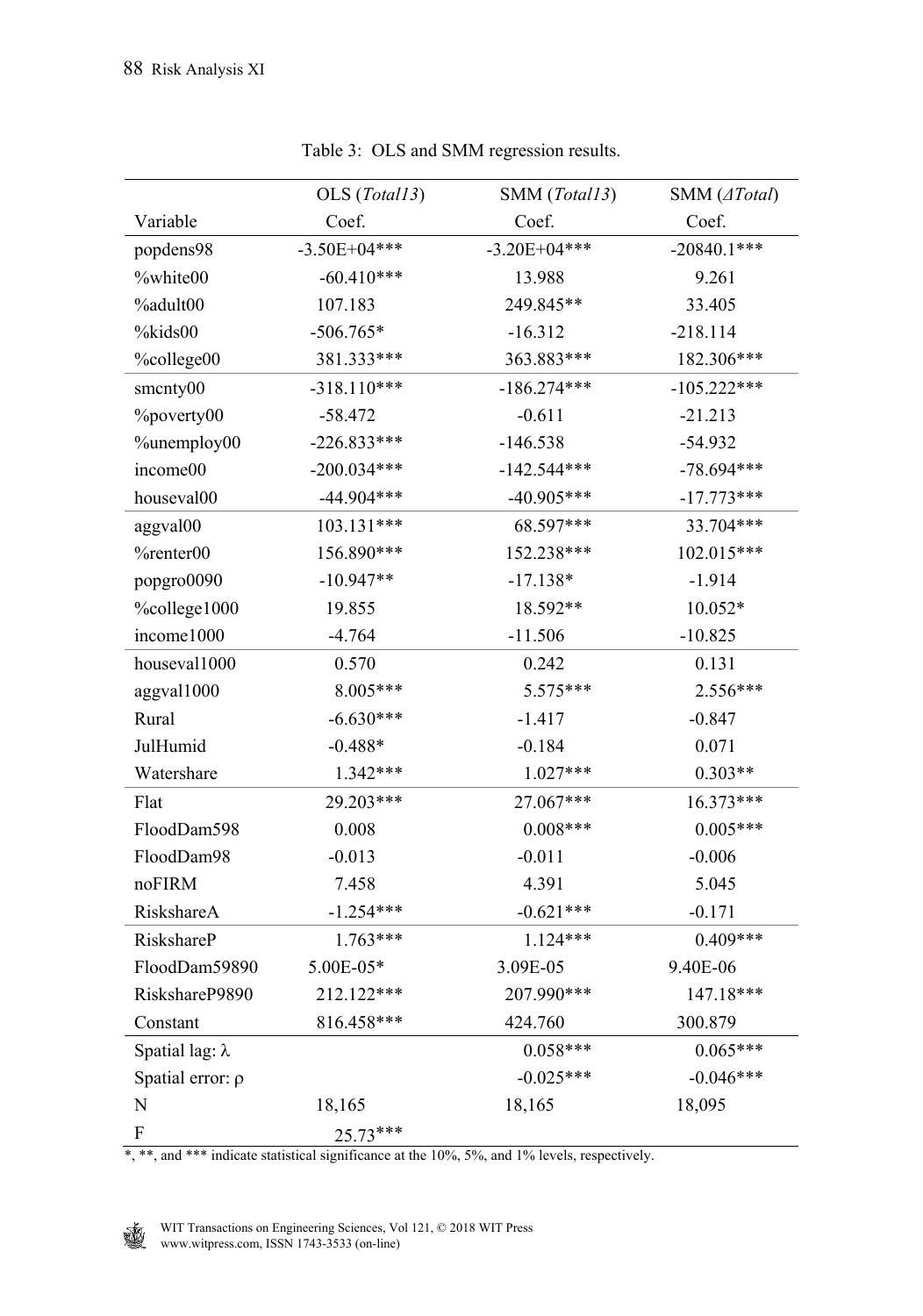communities with neighbors that undertake more CRS activity tend to undertake more flood management themselves. Further, the statistically significant spatial error parameter  $(\rho)$ indicates that there is some spatial autocorrelation in the error term, albeit it is small and (surprisingly) negative. Thus, the results point to some substantial spatial dependence in the data that a basic OLS approach would overlook.

 One key variable of particular note is *RiskshareP9890*. This variable captures the extent to which a community had its population-weighted flood risk change from 1990–1998 in the lead-up to the first year in our CRS data. Because our flood risk measure itself is time invariant, this change owes entirely to changing population. Thus, communities that are experiencing faster population growth in the riskier parts of the community, according to these results, tend to have earned more CRS points. This is true for both the cross-section of points in 2013 as well as the change in points from 1998–2013. The results here suggest that communities with more flood risk tend to participate more in the CRS, and this effect is even stronger when their populations are growing faster in riskier areas. That these effects survive the spatial controls in the SMM suggest a very robust result.

 The results in the second and third columns in Table 3 exhibit considerable parallels, indicating the patterns evident overall participation in the CRS are similar to those in the past 15 years of CRS dynamics. Despite the substantially different dependent variable between models, 24 of 25 parameters estimated (and all of the statistically significant parameters) share the same sign. Sixteen parameters share sign and significance, and only two parameters that are significant in column 2 (*Total13*) are insignificant in column 3 (*ΔTotal*) at the 5% level. Thus, even though the coefficients' magnitudes differ as expected because the dependent variables differ, Table 3 suggests that the drivers of the initial and eventual extents of local flood management do not differ much. Both models show strong positive roles for aggregate housing values (and negative roles for average house prices) and rentership rates, recent flood events and populations in flood-prone areas, low density, and education levels.

 This similarity extends to the spatial diffusion parameters in the SMM. Neighbors' participation in the CRS positively affects a community's level of participation, whether it is measured in levels of participation in 2013 or as changes in participation from 1998–2013. Both sets of results indicate a strong policy diffusion process whereby a communities' CRS flood management activity is positively affected by the activity of its neighboring communities. The positive spatial lag suggests that a community's flood management activity (measured as levels of 2013 activity or as new activity since 1998) directly influences its neighbors' adoption of CRS flood management activities, even after controlling for a host of flood risk, environmental, and other community characteristics. In addition, the similar, negative autocorrelation parameter  $\rho$  in both models points to an unexpected pattern of negatively spatially correlated unobservables. Although we typically expect the unobserved factors in adoption decisions to positive spatially correlate or cluster, here both models show the reverse. After controlling for many observables and the direct spillover of flood management policies among neighbors, both models show negatively correlated errors. For communities adopting more CRS activities than the model predicts, they tend to have neighbors that adopt fewer CRS activities. Such a result resembles a patter than we might expect if communities are free-riding on their neighbors' costly management efforts. These models have also been estimated as linear probability models (where the dependent variable is a binary variable for whether a community has joined), and the results are very similar in sign and significance for most parameters.

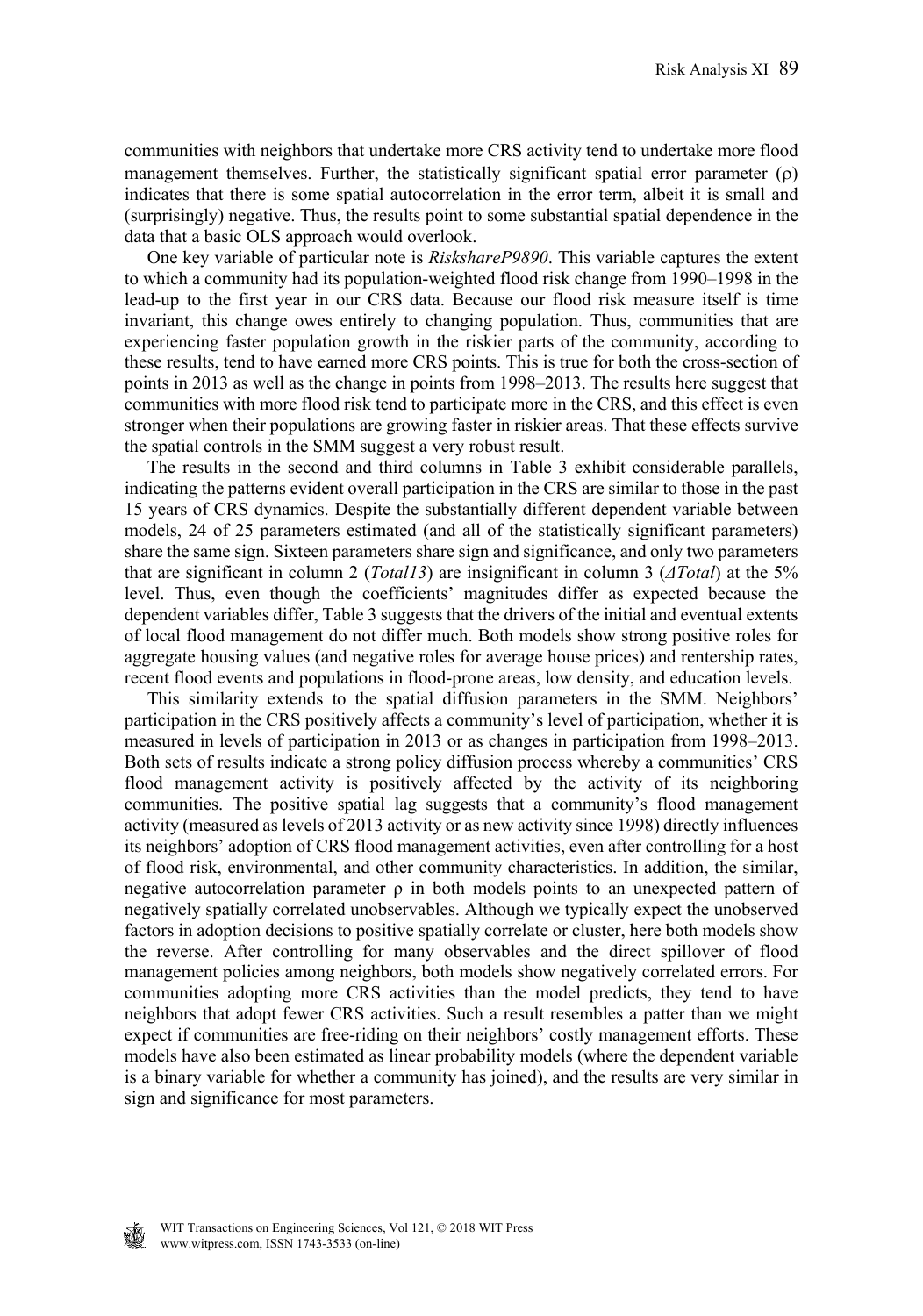## 6 CONCLUSION

Establishing the strong and robust roles of certain community, environmental, and risk factors in explaining cities' and counties' decisions to participate in the CRS program offers important indicators of the forces that systematically drive adoption of community risk management programs. Even after controlling for spatial dependence in the data, key demographic and environmental factors retain their strong influence. Aggregate housing value and population exposed to high flood risk are consistently important predictors. The role of renter-occupancy rates and housing stock variables may suggest more local mobilization and advocacy efforts that are pushing politicians to participate in CRS. The evidence is consistent with politicians and public managers being pressured by more property owners to intensify their CRS participation (as this would result in greater discounts on insurance premiums).

 This study also finds that environmental factors and flood-risk-related variables play a role in communities' participation in CRS. This gives credence to previous studies that report evidence of flood risk being an important predictor of community participation in the CRS [7], [11], [12], [15]. Early indications suggest that CRS activities with great physical spillovers and easy-to-diffuse components (e.g. public outreach, flood hazard maps, hazard disclosure, map information services, flood data maintenance) that concurrently improve awareness and knowledge of environmental and flood-risk-related factors are important to CRS diffusion to neighboring communities.

 The results here offer some of the first evidence of spatial interdependence in local flood management activity, even after controlling for a rich set of community characteristics and environmental factors. That the spatial lag parameter exhibits a positive contagion – whereby more activity by neighbors predicts more activity by a community – dominates these spatial models and shows a direct and strong, if unsurprising, role for policy diffusion. These results also point to a more surprising finding: negative spatial autocorrelation. Though tricky to interpret in an SMM, we find that a community with neighbors who have unexpectedly high CRS scores (in terms of regression residuals) significantly predicts unexpectedly low CRS scores in that community. In other words, when neighbors do "extra" CRS management activity, conditional on many controls, a community is prone to doing "less". These results may point to some initial evidence of free-riding among communities.

 Concerns about the diffusive capacity of the CRS and its individual components can be addressed by looking to lessons from the policy diffusion literature. For instance, in examining why certain policy intervention diffuse easier than others, [26] and [27] highlight the policy's complexity, relative advantage, compatibility, observability, and "trialability." Therefore, how can the CRS and its individual components be improved in terms of suitability to local contexts, ease of comprehension and application, as well as the ability to demonstrate visible benefits in an environment supportive of voluntary trials? Additionally, consultative homegrown approaches are often encouraged to promote the various components of the CRS. Though this can positively enhance the sustainability of actions and activities, it typifies an "Achilles heel" of programs like this in terms of diffusion: encouraging communities to look inwards may inhibit policy diffusion mechanisms.

 Passive approaches of just relying on contagion, on initial adopters to diffuse more widely, may fall short of more aggressive policy aims. Passive approaches can be complemented with active efforts at linking communities. Notably, the CRS scheme makes no allowance for watershed-related interdependencies, any regional approaches, or even explicitly leveraging overlapping jurisdictions. Even a mentoring program could allow participants to earn points by sharing expertise and providing support to neighboring communities. Given the implicit

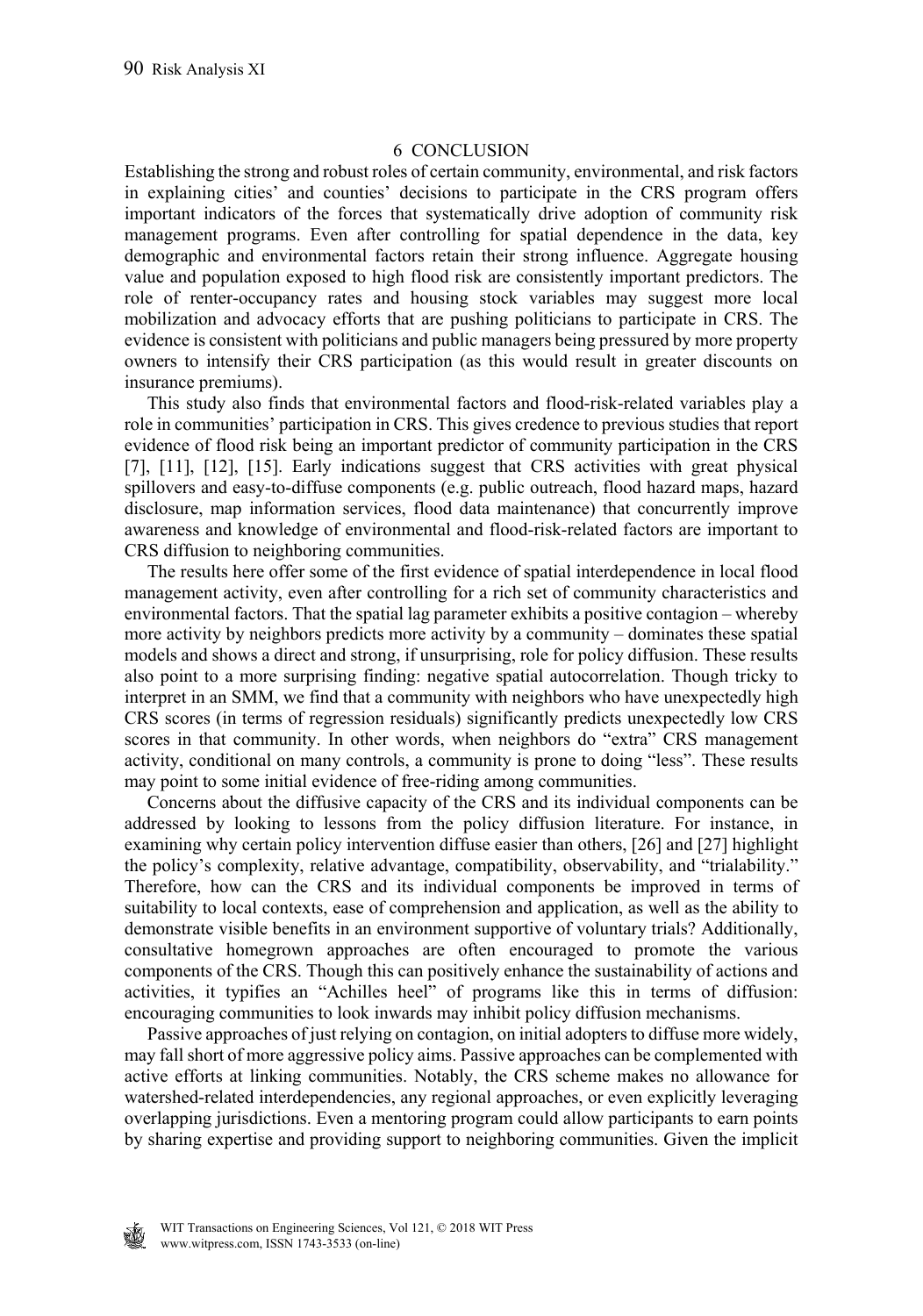costs (e.g., additional insurance premium discounts in the NFIP), such approaches might do well to target particularly costly regions.

 On a general scale, flood risks, community characteristics, and environmental factors play key roles in influencing CRS participation. This study extends the literature by pointing to a strong and robust role of policy diffusion, specifically an interdependence among neighboring communities, in local flood management decisions. While past work has overlooked this aspect in assuming that adoption decisions are independent, recognizing and leveraging these interdependencies is an important area for future research.

## ACKNOWLEDGEMENT

This material is based upon work supported by the National Science Foundation under Grant No. 1635381.

## REFERENCES

- [1] Arimura, T.H., Hibiki, A. & Katayama, H., Is a voluntary approach an effective environmental policy instrument? A case for environmental management systems. *Journal of Environmental Economics and Management*, **55**(3), pp. 281–295, 2008.
- [2] Lyon, T.P. & Maxwell, J.W., "Voluntary" approaches to environmental regulation. *Economic Institutions and Environmental Policy*, eds M. Franzini & A. Nicita, Ashgate Publishing: Aldershot, UK, pp. 75–120, 2002.
- [3] Potoski, M. & Prakash, A., Green clubs and voluntary governance: ISO 14001 and firms' regulatory compliance. *American Journal of Political Science*, **49**(2), pp. 235– 248, 2005.
- [4] Haufler, V., *A Public Role for the Private Sector: Industry Self-Regulation in a Global Economy*, Carnegie Endowment for International Peace: Washington, DC, 2013.
- [5] Jonkman, S.N., Global perspectives on loss of human life caused by floods. *Natural Hazards*, **34**(2), pp. 151–175, 2005.
- [6] Kreibich, H., Müller, M., Thieken, A.H. & Merz, B., Flood precaution of companies and their ability to cope with the flood in August 2002 in Saxony, Germany. *Water Resources Research*, **43**(3), 2007.
- [7] Sadiq, A.A. & Noonan, D.S., Flood disaster management policy: An analysis of the United States Community Ratings System. *Journal of Natural Resources Policy Research*, **7**(1), pp. 5–22, 2015.
- [8] Gopalakrishnan, C., Water and disasters: A review and analysis of policy aspects. *International Journal of Water Resources Development*, **29**(2), pp. 250–271, 2013.
- [9] Sadiq, A.A. & Noonan, D.S., Local capacity and resilience to flooding: Community responsiveness to the Community Ratings System Program incentives. *Natural Hazards*, **78**(2), pp. 1–16, 2015.
- [10] National Weather Service, United States Flood Loss Report Water Year 2012, Online. www.nws.noaa.gov/hic/summaries/WY2012.pdf. Accessed on: 15 Apr. 2014.
- [11] Landry, C.E. & Li, J., Participation in the community rating system of NFIP: Empirical analysis of North Carolina counties. *Natural Hazards Review*, **13**, pp. 205–220, 2012.
- [12] Posey, J., The determinants of vulnerability and adaptive capacity at the municipal level: Evidence from floodplain management programs in the United States. *Global Environmental Change*, **19**(4), pp. 482–493, 2009.
- [13] Brody, S.D., Zahran, S., Highfield, W.E., Bernhardt, S.P. & Vedlitz, A., Policy learning for flood mitigation: A longitudinal assessment of the Community Rating System in Florida. *Risk Analysis*, **29**(6), pp. 912–929, 2009.